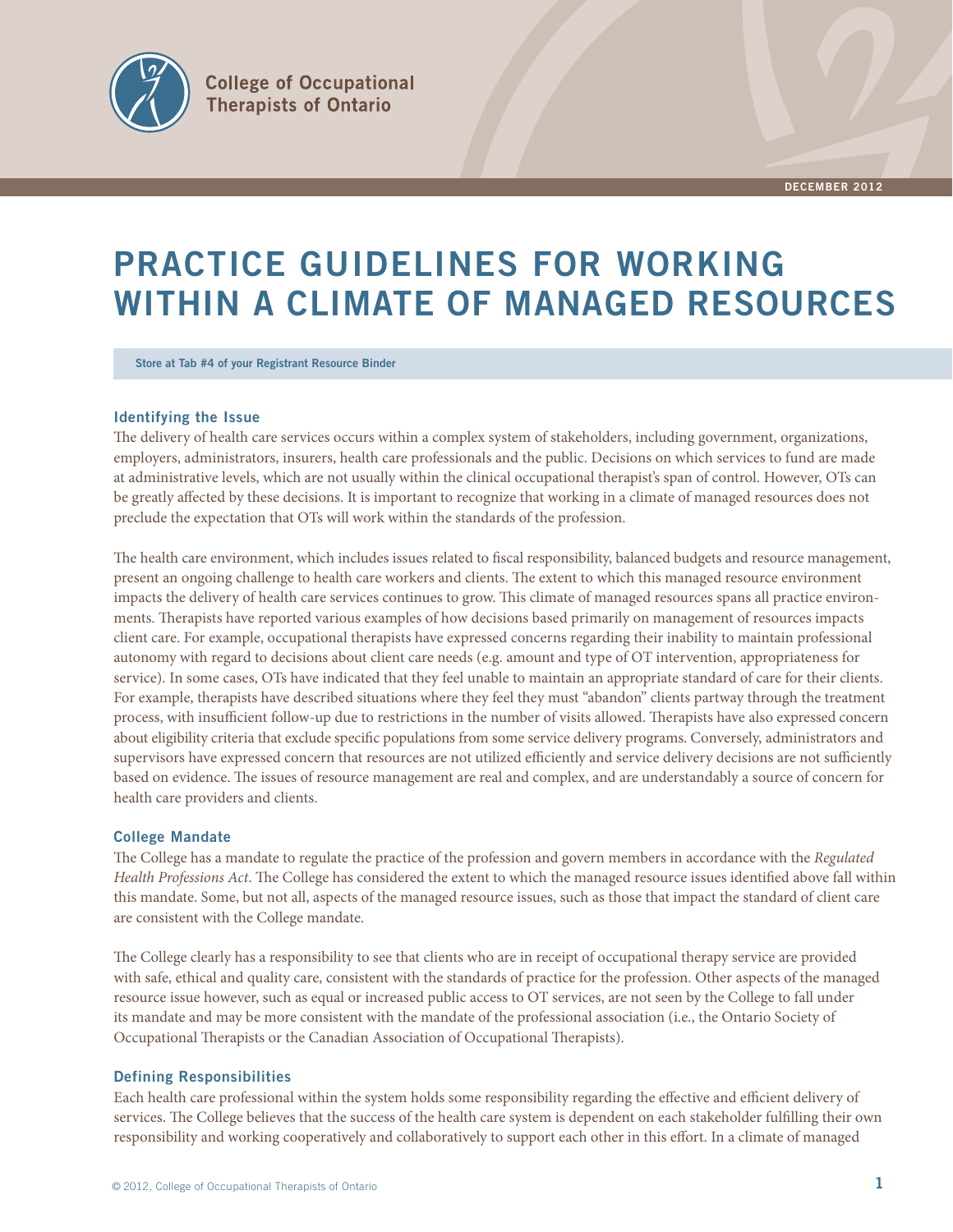resources, challenges exist for anyone involved in providing or receiving health care services. Occupational therapists, as autonomous health care professionals, are no exception. Despite these challenges, the College expects OTs to maintain standards of practice once service delivery commences. It may be prudent for OTs to be prepared to engage collaboratively with other service providers in pro-active strategies to manage their resources.

Appendix 1 describes some strategies which can be utilized by the OT dealing with managed resources and constraints in funding of OT services.

The information in the next section is provided as a summary of some key responsibilities of all occupational therapists in regards to their clients.

## **Responsibilities of Occupational Therapists**

The College expects occupational therapists to carry out these responsibilities and supports occupational therapists in articulating these expectations to decision-makers within the health care system.

However, it is recognized that the following responsibilities can be very challenging to uphold within a managed resource environment. The following is applicable to all occupational therapy practice.

OTs are expected to follow a systematic approach to service delivery in keeping with the standards of the profession and as defined in the *Essential Competencies of Practice for Occupational Therapists in Canada*.

OTs are expected to serve the best interests of their client(s). While there may be a number of stakeholders involved with the care of a client, the client is defined by this College as the individual whose occupational performance issues have resulted in a referral for occupational therapy service. Most often the client is the direct recipient of occupational therapy service. The requestor, referral source or payer of the service is not defined as the client and while these individuals play an important role within service delivery, their interests are secondary to those of the client. OTs need to establish and fulfill contractual agreements with stakeholders in a manner that respects the rights of the client.

OTs are expected to uphold the principle of transparent practice. An OT must respect the client's right to know the nature of services being provided, initially, and on an ongoing basis. Open and honest communication is expected to promote realistic client expectations. This is particularly relevant in situations where the amount of OT services are under constraint, and where the client and/or the family may have expectations which cannot be met under the constraint. In the *Standards for OT Assessments*, the College recommends that at or before the initial meeting, at least the following information has been communicated to the client:

- The purpose of the service to be provided
- A realistic scope of deliverable services which includes the anticipated duration, frequency and intensity of service available.
- The potential benefits, material risks and limitations of the OT service and where appropriate, the choice of the client to refuse the service
- The payer of the service and context of the referral
- The client's right to privacy and confidentiality in the process of collecting, using, and sharing personal health information as defined in the *Standards for Record Keeping* and the *Personal Health Information and Protection Act*, (PHIPA).
- The accountability of the OT to the College of Occupational Therapists of Ontario, as appropriate.

#### **Consent**

OTs are expected to follow the legislation and *Standards for Consent* with respect to all occupational therapy services provided to the client. Clients must be provided with appropriate information in order to support the principles of client choice and client-centred practice. In a managed care environment, the assessment and treatment duration of care should be clarified within the consent process, if possible.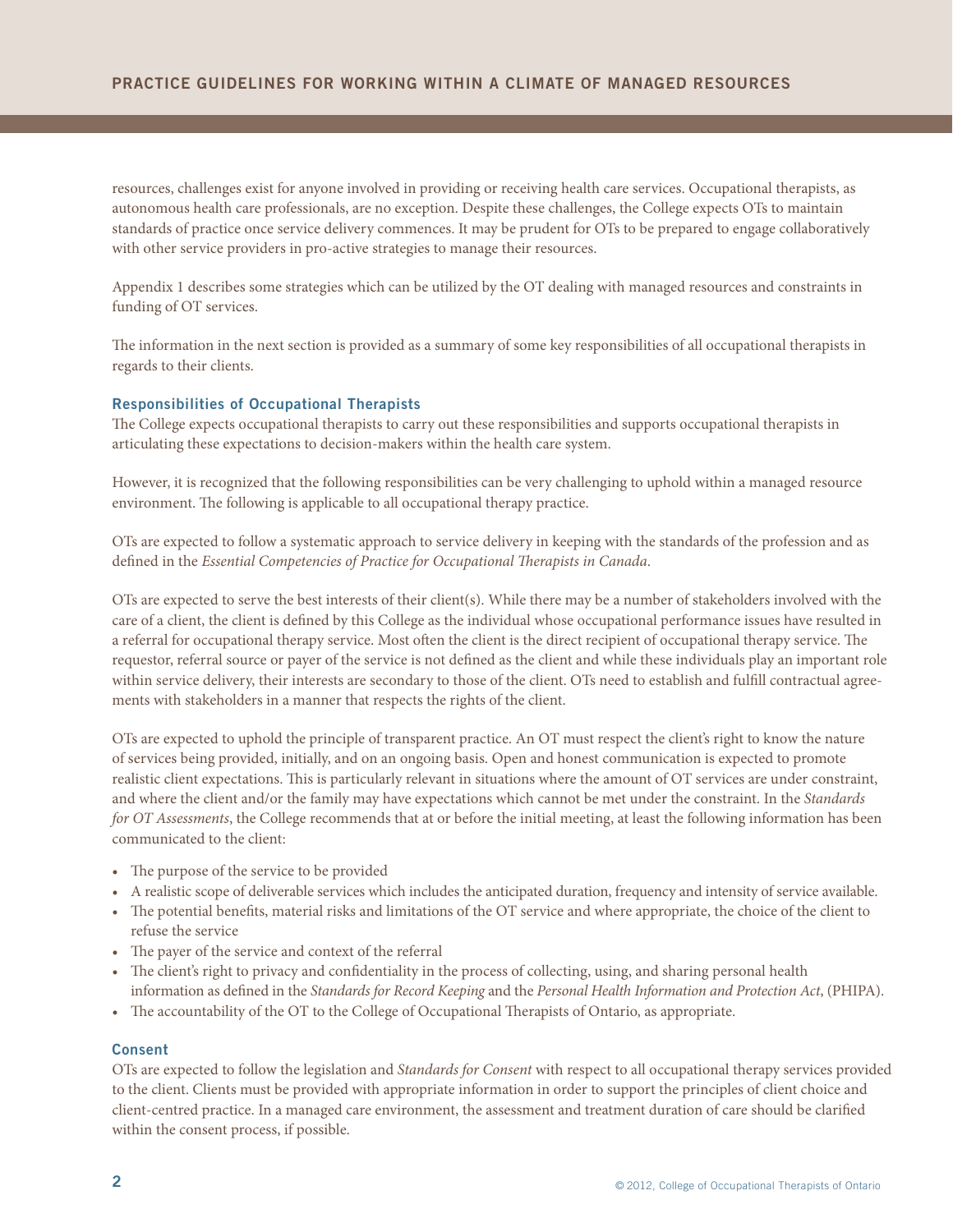#### **Discontinuation of Service**

OTs are expected to provide services appropriate to the client's needs and should not discontinue services without an acceptable reason or having made reasonable arrangements, for the continuation of care in collaboration with the client. However, it is considered appropriate to discontinue service if the allocated resources have been exhausted.

OTs have an obligation to provide clients with a clear understanding of their current treatment status if resources are exhausted prior to expected discharge. Clients should be advised of alternative services and offered choices of provider options. When service is to continue with another provider (OT or otherwise), the OT should take the necessary steps to ensure safe and continuous care with the client's involvement if possible. For example, if equipment has been provided to a client, some follow-up mechanism is desirable. If the number of visits has been limited so that a follow-up visit is not supported by the organization, the organization may agree to a follow-up call or some other mechanism that facilitates the safety of the client and the effectiveness of the equipment.

OTs have a responsibility to make the client and referral source aware of the current service model in terms of the amount of service ie: time and number of visits and to make suitable recommendations when the most appropriate services for a client are not available from the funding source.

#### **Record Keeping**

OTs are required to maintain clinical records according to the PHIPA, and the College's *Standards for Record Keeping*. If the OT is also the Health Information Custodian of the record, there is also a responsibility to ensure the integrity of the record and of any opinions or recommendations reflected in it. In the event the organization/ agency within which the OT is providing (or has provided) service, ceases to operate, the OT, as the Health Information Custodian, is expected to take reasonable steps to ensure the preservation, security and ongoing access to the client record. OTs are expected to ensure that financial records are maintained for every client to whom a fee is charged. These records should be maintained according to the College standards. OTs also have an obligation to understand the fees and billing practices for their service, whether or not they have responsibility for establishing them. OTs are expected to ensure equipment used for the delivery of OT service is safe and in reliable working order. Service records for any equipment used to examine, treat or render service to clients should be maintained according to the College standards.

#### **Professional Behaviour, Collaboration and Communication**

When delivering services, OTs are expected to maintain positive inter-professional relationships that support the best interests of the client. Developing intervention strategies and working with other team members in creating new service models whereby there is a more collaborative approach to client service delivery may assist with utilizing staff resources more efficiently, without compromising effectiveness.

Discretion and professionalism is expected when OTs communicate to clients any restrictions or limitations to funding or services. Through the use of clear and sensitive communication, OTs will assist clients in understanding their current service delivery system, and any shortfalls and limitations between the expectations of the client and available resources.

OTs may not initiate contact with individuals believed to need care (e.g. a targeted clinical audience, individualized letter) in an attempt to directly solicit business. Advertising can be distributed generally to the public. OTs should be mindful of perceived or actual conflict of interest and should not allow the pursuit of financial gain or other personal benefit to interfere with the exercise of sound professional judgement and skill. OTs must abide by the advertising regulations set out by the College.

#### **Support Personnel**

OTs are responsible for OT services they assign to support personnel or students. Moving additional tasks to the support personnel may be a greater expectation when OT resources are limited. In compliance with the *Standards for the Supervision of Support Personnel*, OTs should obtain consent from the client when involving support personnel in the delivery of OT service.